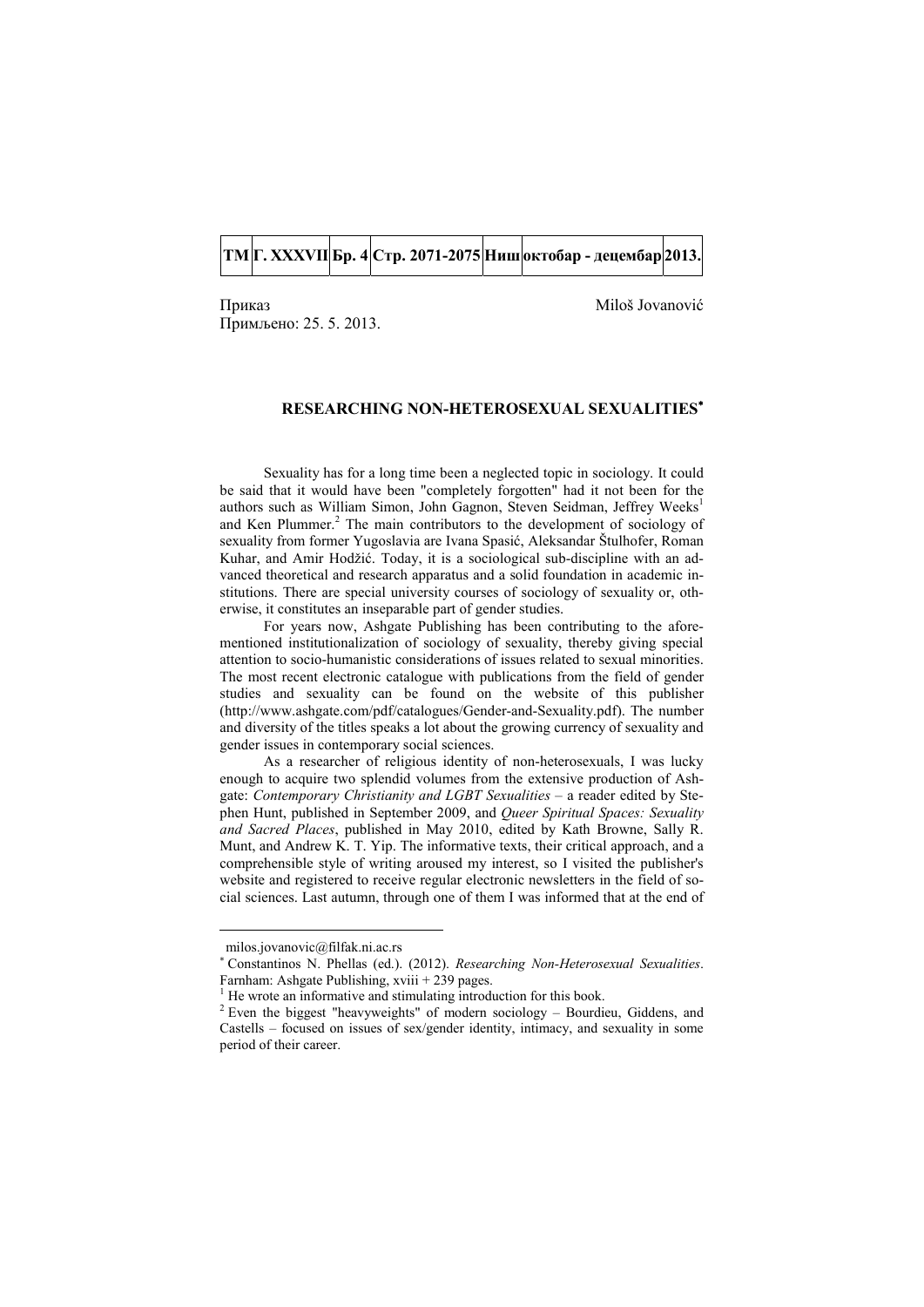October 2012 a new collection of papers was to be published:<sup>3</sup> Researching Non-*Heterosexual Sexualities*, edited by Constantinos N. Phellas, Vice Rector for Research & Faculty at the University of Nicosia in Cyprus. I asked the Ashgate Marketing Assistant by e-mail for a review copy of the book and received a positive answer the next day, and it took only several more days for the book itself to arrive.<sup>4</sup>

The central concern of this collection of texts is how to improve/refine the methodology of research of "other" sexualities. The contributions of various theoretical and methodological treatments of crossover effects of the social, political, and economic structures (gender, class, race, age, ethnicity, etc.) in understanding non-heterosexuality are examined. The idea of cross-sectional operating or intersectionality suggests that inequality, subordination, and a privileged status are shaped by interwoven axes of identity, which are mutually supportive and perpetuated through social interactions. If any identity tag (including "sexuality") is analyzed as a personal characteristic, the effects of the interaction of identity markers are neglected.

Bringing a number of innovations, *Researching Non-Heterosexual Sexualities* abounds in considerations of the established methodology, which are not aimed at its negation, overcoming, or complete abandonment, but at its adjustment to the subject(s) of research. This necessarily entails reflections on epistemological problems and attempts to create an adequate implementation of new cognitive solutions. This collection of papers contains research and critical insights into some of the key issues related to the study of sexual minorities through the categories of community, identities, partnerships, same-sex parenthood and marriage, as well as their care of adopted children, and those pertaining to many political aspects of human sexuality.

A total of twelve papers by researchers from Europe, America, and Australia are included. Their theoretical and methodological diversity reflects the infinite variety of human sexual practices, only some of which are, as a rule, "approved" or even made mandatory, with a high risk of stigmatization and excommunication if a breach of sexual "canon" occurs.

The introduction by Constantinos N. Phellas, among other things, contains the editor's account for the choice of, not exactly elegant, compound "non-heterosexual sexualities" instead of a rather widely accepted LGBT acronym. Specifically, he argues that the plural "sexualities" was deliberately chosen to indicate the range of sexual forms and identities, without privileging any of them, and

## 2072

<u>.</u>

<sup>&</sup>lt;sup>3</sup> From the recent newsletter one can find out that a new reader was published in December 2012: *Religion, Gender and Sexuality in Everyday Life* (edited by Peter Nynäs and Andrew Kam-Tuck Yip) and that a new collection of texts is announced for June 2013: *Religious and Sexual Identities: A Multi-faith Exploration of Young Adults* (edited by Andrew Kam-Tuck Yip and Sarah-Jane Page), which can be of special interest to researchers of the relations of sexuality and religion, and can also be seen as an implicit confirmation of the current relevance of the topic areas.

<sup>&</sup>lt;sup>4</sup> I have to admit that I did not expect that someone from England would be willing enough to send a book worth £60 for free to a non-renowned sociologist from a distant Serbia. Moreover, I thought I would not get any response at all. But my despondency was nulled, as it seems there are publishers who appreciate potential readers, whoever they are and wherever they come from, for which I am especially grateful to them.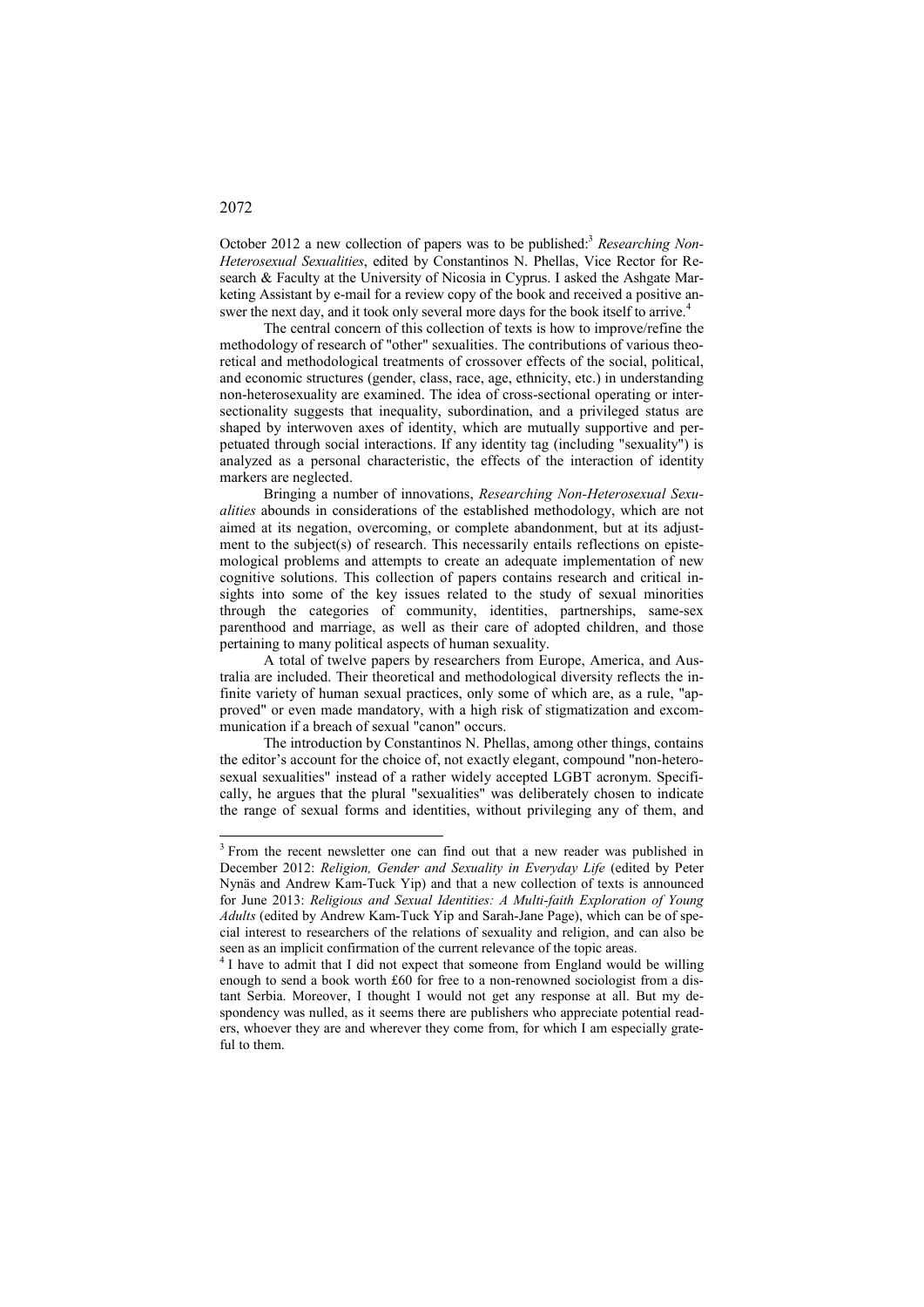without limiting the number of identities that can be "justifiably" singled out as separate. It is most often the case that only L and G remain of the abbreviation while other "letters" fall under the "and so on" section.

The first chapter, written by the editor and the late Anthony P. M. Coxon, reviews the development of methods and techniques applied in the research of non-heterosexual men, which used to contribute to the image of them as perverse and deviant offenders. The authors also deal with a much more complex notion of "sexuality," and its recent operationalizations and use in the study of human sexuality (through social/sexual networks and new sampling techniques and methods that rely on the opportunities provided by the Internet).

In the paper on researching religion in LGBTQ populations, Melissa M. Wilcox begins with a summary of theoretical standpoints from the existing literature, and continues with her experiences and methodological, as well as ethical, problems she encountered in studying the sensitive relations of sexuality, gender, identity, and religion. I am familiar with the work of this American sociologist through a number of articles and readers, and in particular with the book *Coming Out in Christianity: Religion, Identity, and Community* (2003), which made her one of the pioneers and founders of the research of religious lesbians, gays, transvestites, and transsexuals.

The work of Alex Toft deals with the specifics of researching bisexual and Christian men and women, compared to the more developed practice of studying religious lesbians and gays. Some of the difficulties of reaching these "hidden" populations and conducting research projects are described and discussed. Toft puts special emphasis on reflexivity of the researcher (recognition that s/he cannot remain neutral to the end) and the fluidity of the concept of sexuality.

The next chapter's theme is the use of methods of analysis of visual material in the study of non-heteronormative sexualities as particularly suitable for an insight into the practices that were previously pathologized and excluded from the scientific research. Meg Barker, Christina Richards, and Helen Bowes-Catton point out the importance of using creative approaches to data collection and analysis in these particular areas (the study of bisexuality, transsexuality, polyamorous relationships), since they enable a more comprehensive understanding of the experiences that were previously unavailable.

In his paper "Sexual diaries: theory, method and application", Anthony Coxon discovers the importance and particular significance of diaries containing records of human sexual experiences (practices through which identity is confirmed on everyday basis) as the source of data. This special form of methodology is very innovative in its integration of quantitative and qualitative approaches to sexuality and to overcoming their shortcomings. Coxon considers the possibilities of revealing sexual experiences on the Internet (through blogs or some other means), which would contribute to the increment of the body of primary material and increase the possibility of presenting the findings of specific sexual subgroups and special sexual practices.

The next chapter deals with sexual diaries, but also with the ethnographic approach as an alternative to "traditional" large-scale survey research, which operates with "experience-distant concepts." Three authors – Miguel Muñoz-Laboy, Richard G. Parker, and Patrick A. Wilson – describe the key factors that made the ethnographic approach a useful tool for documenting a wide range of lifeworlds of people with non-heteronormative identities present on the "sexual market".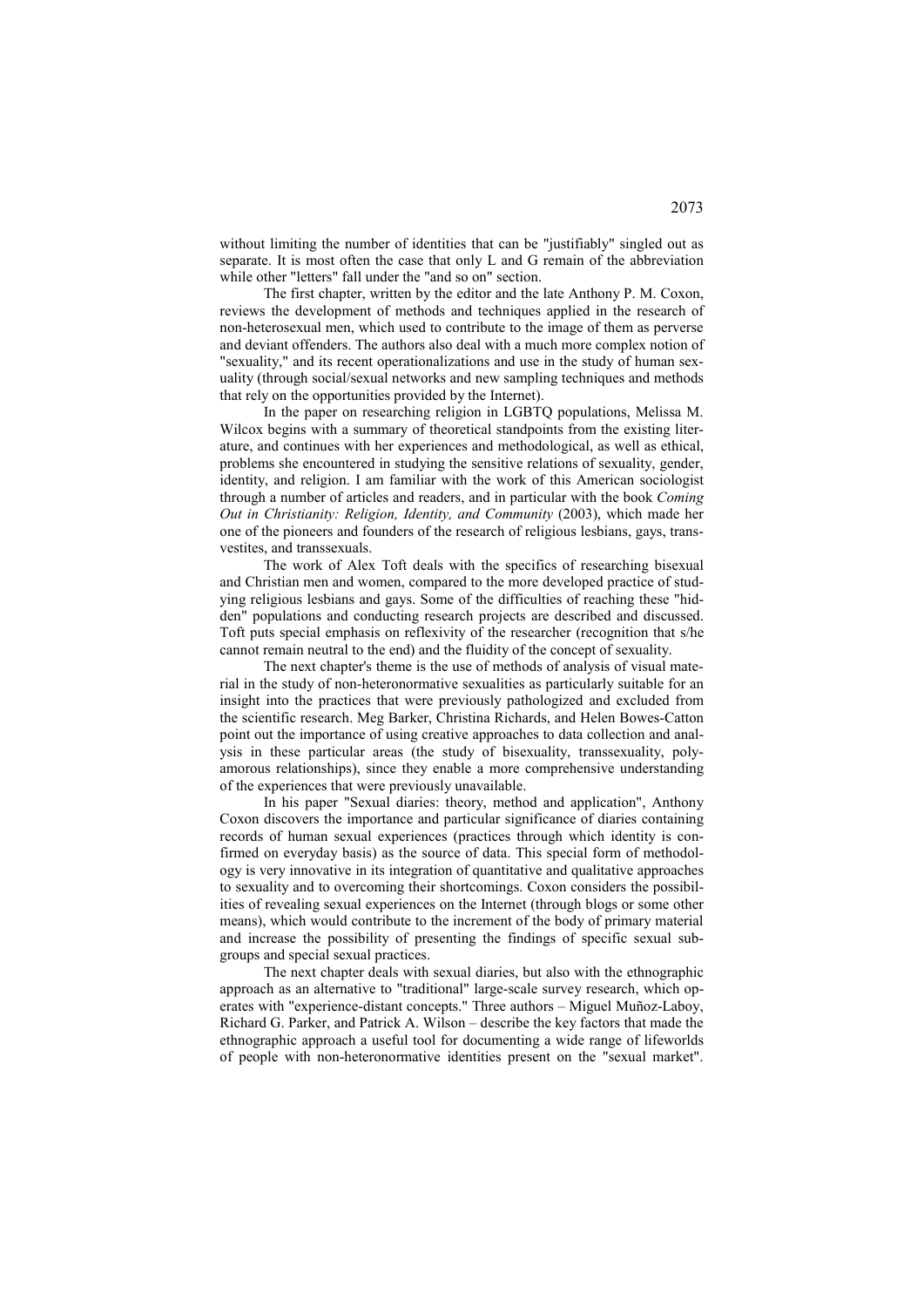What is perhaps the most important contribution of this chapter is an attempt to formulate a theoretical framework that would allow the effective merger of ethnographic approaches and analysis of sexual diaries, as well as the integration of quantitative and qualitative methods into a multi-dimensional, mixed, approach.

In chapter seven, Ian Rivers discusses criticisms of the quantitative form of psychological studies of lesbians, gays, and bisexuals. The pros and cons of quantitative studies, their relevance to policy and practice, as well as various challenges facing quantitative researchers (especially those related to scientific rigor and representativeness) are considered. The basis for this is the research conducted by the author, and a number of well-known quantitative studies of LGB populations by other scientists. One of the more important ethical issues of large scale quantitative studies is the absence of "voice" of individuals who are participants in the research, which, according to the author, makes the complement of qualitative approaches justified.

Chapter eight deals with the case study of Cyprus in relation to depression, stress, self-esteem, and discrimination of gays with AIDS, conducted by the editor of this book on the sample of 50 Cypriots. The various difficulties and problems faced by HIV-positive people on the island are explored, together with strategies that can minimize them, reduce the level of public ignorance (which is the main source of discrimination), and provide support to ill-affected gays in their adjustment and achievement of psychological well-being.

In chapter nine, Gabriel Koureas reveals the opportunities and lists the difficulties that arise in the use of military and war archives in researching (homo)sexuality. He explores the British archives from the period of the First World War, with particular emphasis on issues of masculinity, class, and national identity and their relationship to the visual culture of the period. His article incorporates methodological processing of memories, conflicts, and various forms of commemoration in the construction of gender identity through performative acts that create the illusion of their naturalness, relying on the theories of Judith Butler and Michel Foucault.

In chapter ten, Stavros Stavrou Karayanni deals with homophobia and sexual persecution in Cyprus and focuses on the three most common responses a researcher encounters when conducting a sociological study of homosexuality: awkward silence, denial followed by rejection, and an affected lack of understanding followed by a hostile and often insulting condemnation.<sup>5</sup> The socio-political context, which is characterized by pronounced Cypriot nationalism (and the accompanying phenomena of patriotism, familism, and the imperatives of procreation and emphasized masculinity) influences, to a large extent, the study of attitudes about people with same-sex affection, who are regarded as the spectre haunting their island. An interesting fact the author exhibits is the term which Greeks use to denote homosexuality: "the Ottoman way" (*Othomaniko*), indicating its identification with arch-enemies and strangers,<sup>6</sup> thus marking gays as internal outsiders. As a conclu-

## 2074

-

<sup>&</sup>lt;sup>5</sup> Jeffrey Weeks in his Foreword cites Ken Plummer: "Researching sexuality made you morally suspect".

 $6$  Roman writer and encyclopedist Cornelius Nepos from the first century AD seems to be the first one to use the phrase "The Greek way/custom" (*mos Graeciae* or *mos Graecorum*) for denoting pederasty. In the same manner, the French have in the XVI